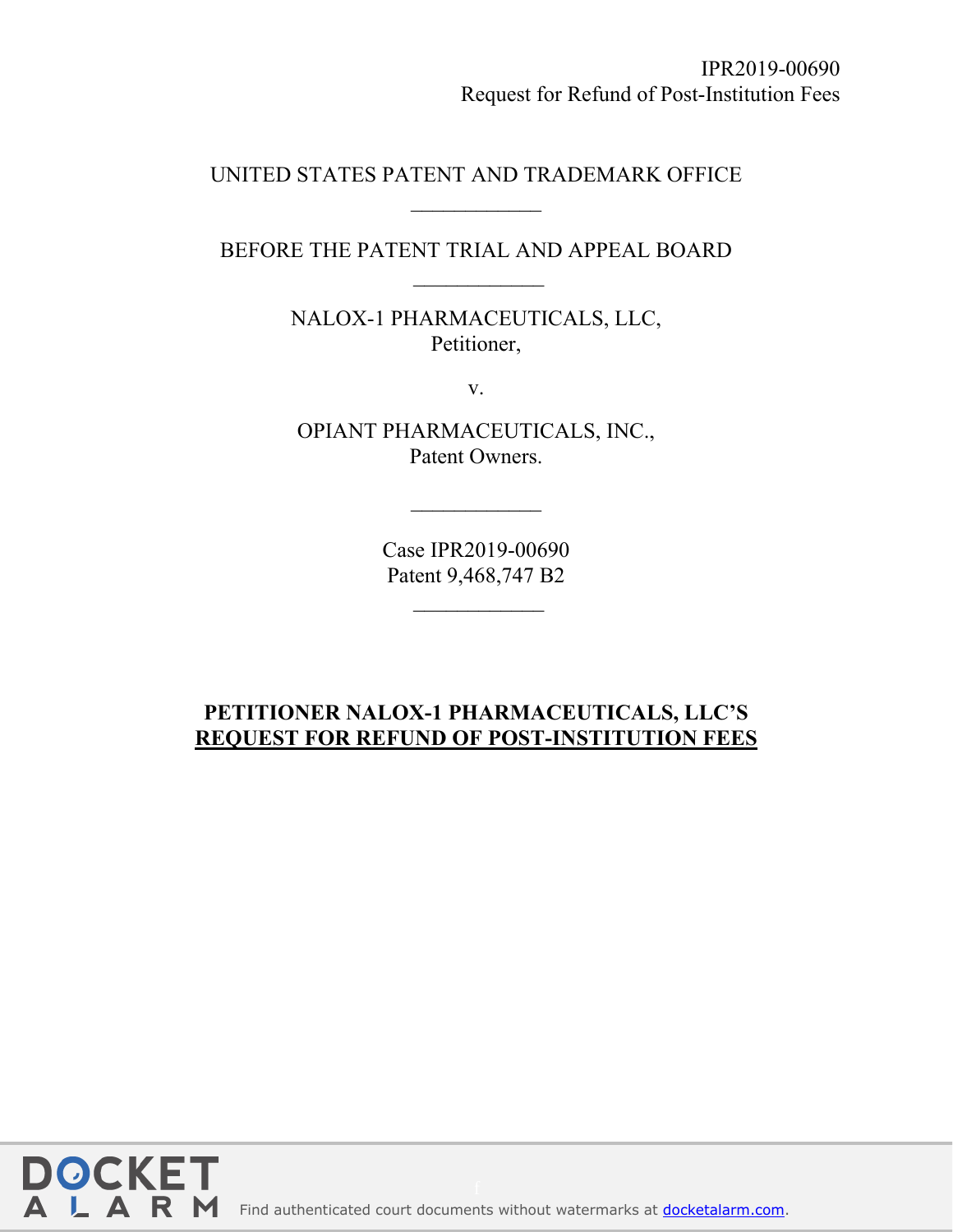IPR2019-00690

Request for Refund of Post-Institution Fees

Nalox-1 Pharmaceuticals, LLC ("Petitioner") filed a petition for *Inter Partes*

Review ("IPR") of claims 1-45 of U.S. Patent No. 9,468,747 on February 19, 2019 (Paper No. 1). At the time of the filing, Petitioners submitted a total fee of \$46,000 consisting of a \$15,500 IPR request fee, \$7,500 for IPR request fee for claims over 20 claims, \$15,000 IPR post-institution fee, and \$18,000 IPR post-institution fee for claims over 15 claims in accordance with 37 C.F.R. § 42.15(a). On September 9, 2019, the Board denied institution of the IPR (Paper No. 11).

In view of the Board's decision, Petitioner respectfully requests a refund of IPR post-institution fees of \$33,000 that was submitted with the Petition pursuant to 37 C.F.R. § 42.15(a). Petitioner requests that the refund be deposited in Deposit Account No. 01-2300.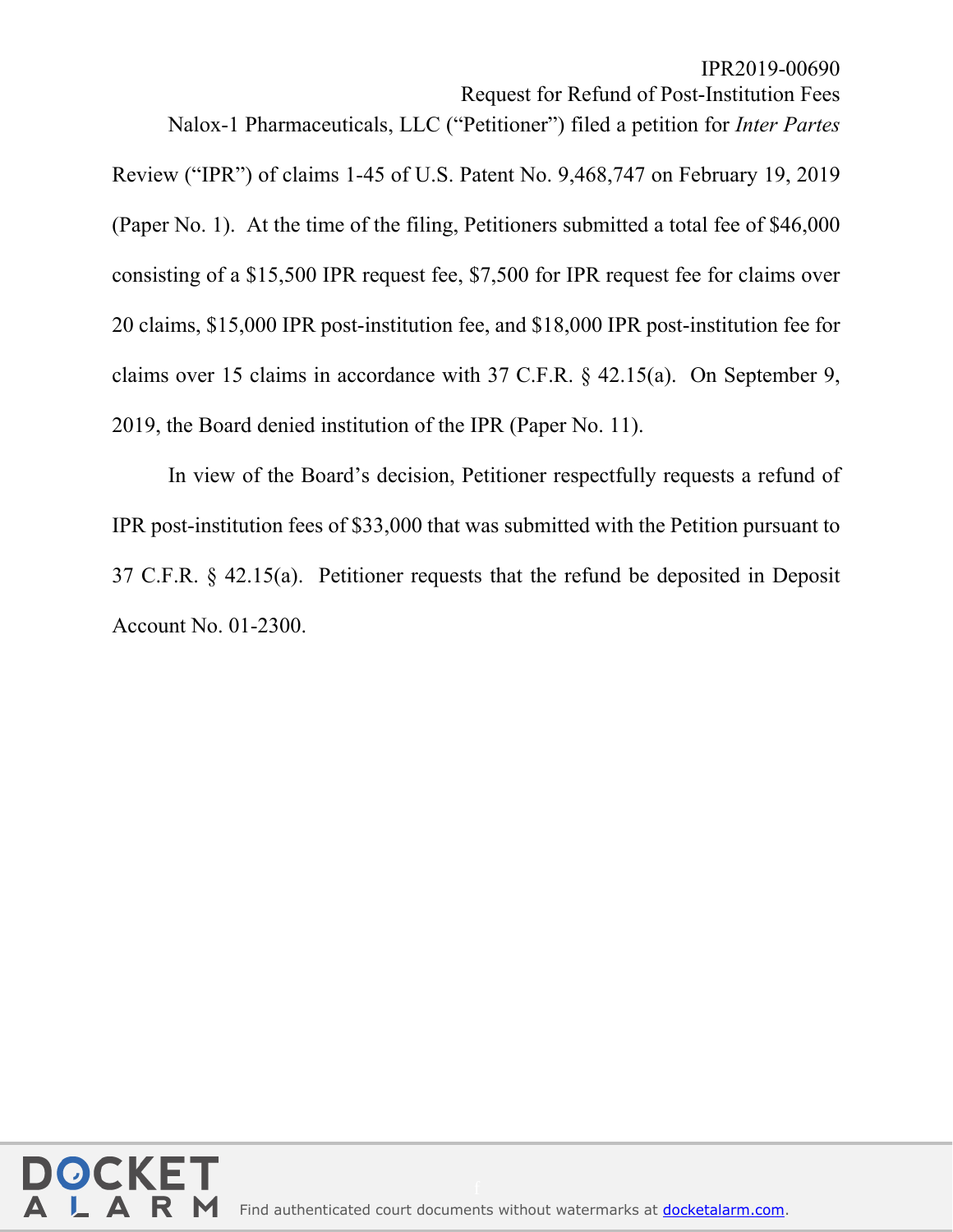Date: October 3, 2019 Respectfully submitted,

BY: */s/ Yelee Y. Kim .* Yelee Y. Kim, Reg. No. 60,088 ARENT FOX LLP 1717 K Street NW Washington D.C. 20006 Telephone: (202) 857-6000 Fax: (202) 857-6395 yelee.kim@arentfox.com

*Attorneys for Petitioner*